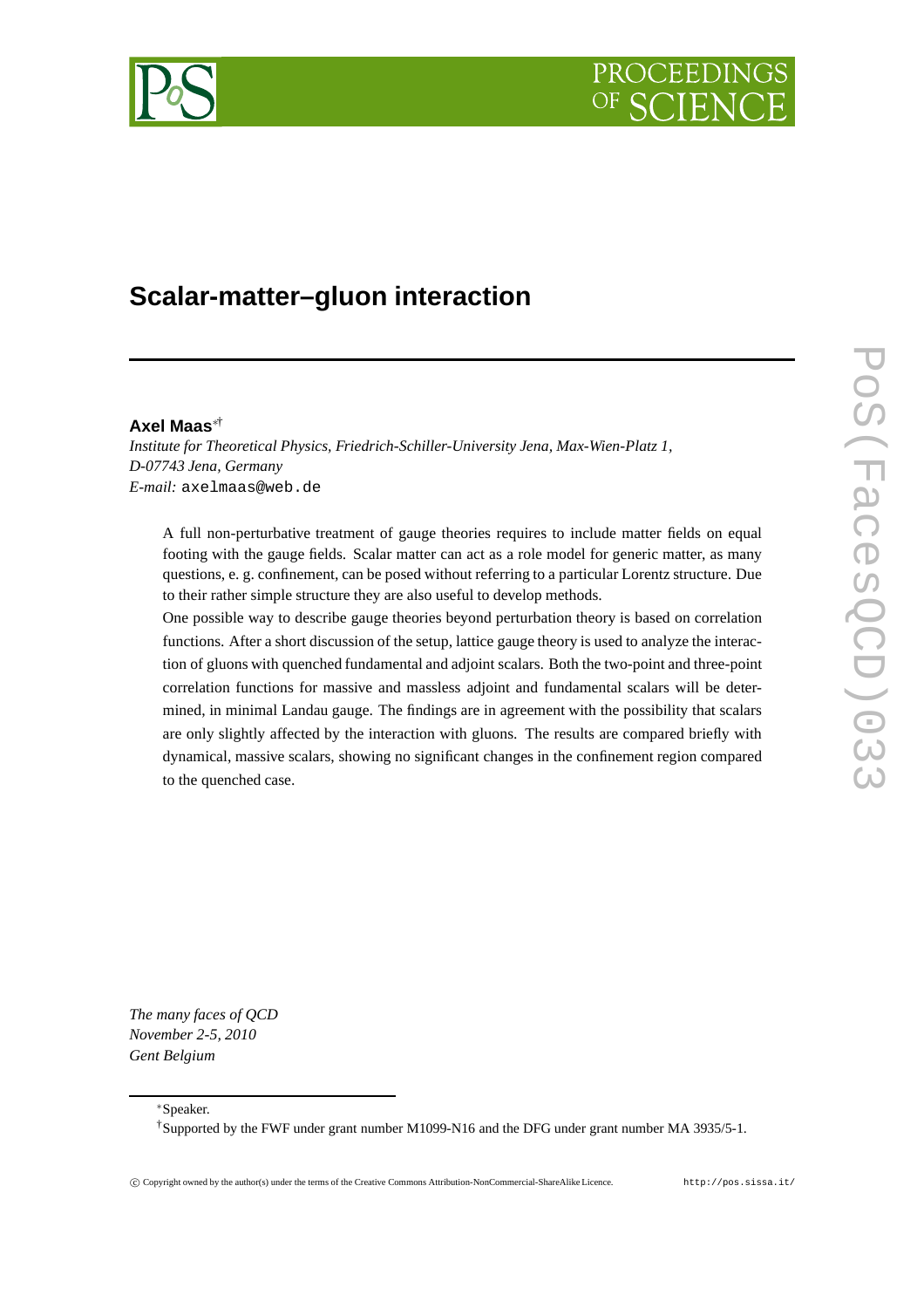# **1. Introduction**

A full non-perturbative description of gauge theories, with QCD as a prime example, at all energy scales is arguably one of the central goals of field theory. One possibility to achieve this goal is a combination of various non-perturbative methods, in particular lattice calculations and functional methods, to obtain systematic control over this very difficult problem. The basic elements in such an approach are the (gauge-dependent) correlation functions of the elementary degrees of freedom, which are then combined to give access to measurable observables [1, 2].

Of course, such an approach requires particularly good control over the most simple correlation functions, the two-point functions and primitively divergent vertices. For fermions, this has turned out to be quite a formidable task  $[1, 3-7]$ . It appears therefore useful to also investigate the more simple case of scalar particles to improve control over the methods [8–10]. In addition, scalars are interesting entities on their own, since they permit to study confinement [8, 10–12], the Higgs effect [10, 11], and triviality of gauge field theories [13], among other important problems [10, 11].

The basic question in this endeavor is what the properties of the elementary correlation functions are. To provide a first investigation and supply truncation schemes for functional equations with valuable input it is thus worthwhile to investigate them in the limited setting of lattice calculations. Here, preliminary results will be presented for the quenched case. The investigation of the quenched case is not motivated by the computation time as in the case of fermions, but rather it is physically interesting. It is known that quenched adjoint and fundamental charges show quite a different behavior in connection to confinement and screening[14]: Fundamental charges are connected by a linearly rising Wilson line, while the one between adjoint charges is asymptotically flat. It has been argued that this could manifest itself in the two-scalar-gluon vertex in the quenched case [8]. Furthermore, it is possible that whether a particle belongs to the physical Hilbert space can be read off from the properties of the corresponding propagators [15, 16]. Therefore, the propagators are also quite interesting to investigate. Finally, in general it could be expected that there could be a difference between massive and massless scalars [17, 18], and therefore investigating both cases is worthwhile.

In the following, preliminary results will be presented for these quantities. Details of the setup are given in section 2, and the results will be presented in section 3. These will be compared to existing results [10, 18] for the unquenched case in section 4. A short summary in section 5 will complete this presentation.

#### **2. Setup**

The simulation of quenched scalars can essentially be performed like the one of quenched fermions [19]. The only input necessary are Yang-Mills background fields, which will be generated using the techniques described in [20]. The calculations will be performed for two, three, and four dimensions.

The quenched propagator is then given by [10, 21]

$$
D_S^{ijR}(p) = \langle D^{ij-1} \rangle(p),\tag{2.1}
$$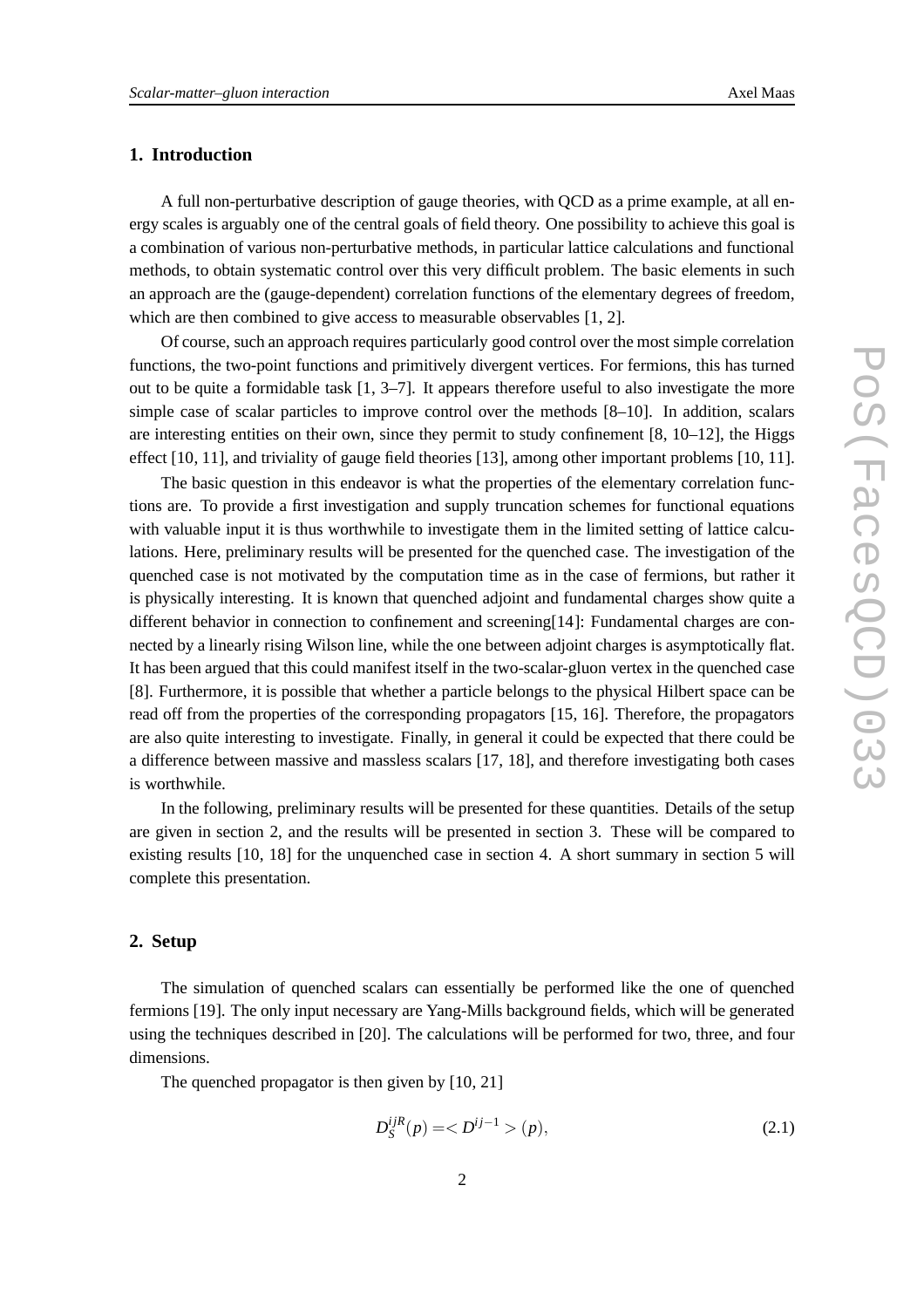where *R* denotes the representation and  $D^{ij}$  is the covariant Laplacian, symbolically in the continuum

$$
D^{ij} = (\delta^{ik}\partial_{\mu} + g\tau_a^{ik}A^a_{\mu})(\delta^{jk}\partial_{\mu} + g\tau_b^{jk}A^b_{\mu}) + m^2\delta^{ij}
$$
 (2.2)

with *i* and *j* being either fundamental or adjoint indices. See [10, 21] for the precise lattice implementation. The bare mass *m* will be selected to be 0, 100, 1000, or 10000 MeV. The (nonamputated) two-scalar-gluon vertices can be constructed in analogy to the ghost-gluon vertex [22] and read [21]

$$
\Gamma_{\mu}^{aij}(p,q,p+q) = \langle A_{\mu}^{a}(p)D^{ij-1}(q,p+q) \rangle. \tag{2.3}
$$

In the present case the gauge group chosen is SU(2). Thus, the color structure can only be the tree-level one  $f^{abc}$ . Furthermore, as in the case of the ghost-gluon vertex [20], the unamputated vertex has only one tensor structure, which will be denoted by *A*, and is one at tree-level. As for operators involving ghost fields, a conjugate gradient algorithm can be used to determine the inverted operators in momentum space [20]. Note that due to the absence of trivial zero modes, the inverse covariant Laplacian could in principle be evaluated at zero momentum. However, due to the influence of constant modes, which are sensitive to the boundary conditions, this will not be done here. Note further that the algorithm is also working when applied to the zero mass case, and the inversion is numerically cheaper the larger the bare mass.

Of course, all of these quantities are zero if the background field is not gauge-fixed. The gauge chosen here is minimal Landau gauge, as this gauge is numerically the cheapest one. It should be noted that this gauge is strictly speaking not the one used for the calculations using functional methods in [8, 9]. See [23–32] for a detailed discussion of other options. However, at the volumes employed here no significant influence of the gauge choice is expected. Furthermore, the scalar fields do not seem to be very sensitive to such gauge choices compared to the gauge fields [10]. In addition, the volumes in this preliminary report are too small yet for being able to probe the very far infrared. The implementation of minimal Landau gauge used here is described in [20].

This is sufficient to determine the non-renormalized correlation functions. For the renormalization of the propagator both a wave-function and a mass renormalization are necessary. This will be performed as described in [10], demanding that at  $\mu = 2$  GeV the propagator and its first derivative coincide with the tree-level propagator with the tree-level mass. In contrast to the ghost-gluon vertex, the two-scalar-gluon vertex has to be renormalized as well. Usually, a symmetric point or the Thomson-limit are useful choices for such a renormalization. Both of them are not readily accessible in lattice calculations when performing calculations from two to four dimensions [33], as will be done here. Thus, instead the more easily accessible [20] point  $pq = 0$  and  $p^2 = q^2 = 1.5$ GeV will be used, where the vertex is required to be at tree-level. It turns out that the vertex is sensitive to cut-off effects for a lattice spacing  $a^{-1}$  below approximately 2 GeV [21]. Thus the renormalization at these lattice spacings can produce additional cut-off effects, which should be kept in mind.

This completes the setup for the calculations. More details can be found in [10, 21].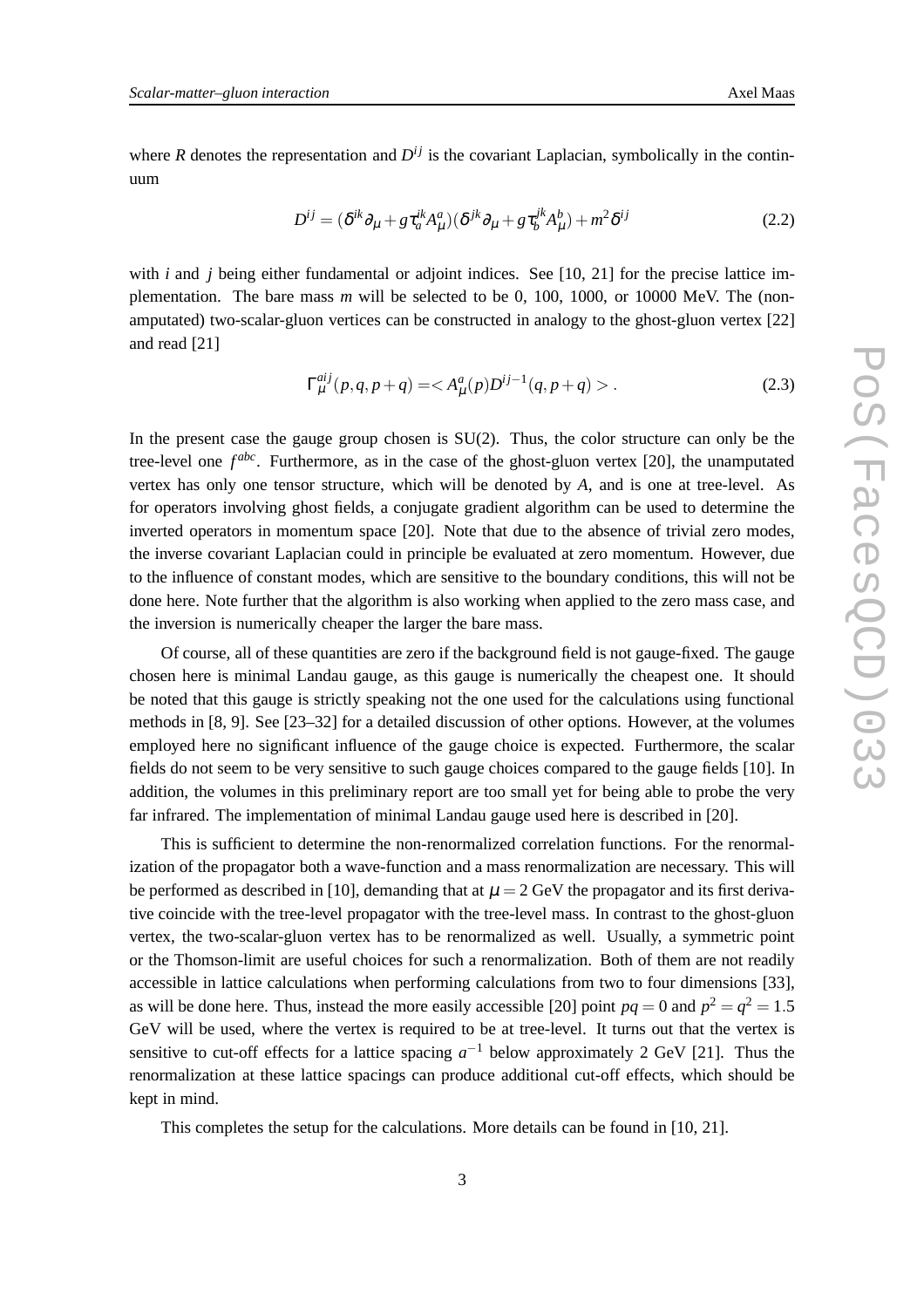

Figure 1: The propagators of the quenched scalars. The left panels show results for fundamental scalars and the right panels for adjoint scalars. The top panels are in four dimensions with lattice size  $14^4$  at  $a^{-1} = 0.9$ GeV, the middle panels are in three dimensions with lattice size  $20^3$  at  $a^{-1} = 0.9$  GeV and the bottom panels are in two dimensions with lattice size  $34^2$  at  $a^{-1} = 0.9$  GeV. The results are always compared to the tree-level behavior. Statistical error bars are smaller than the symbol size.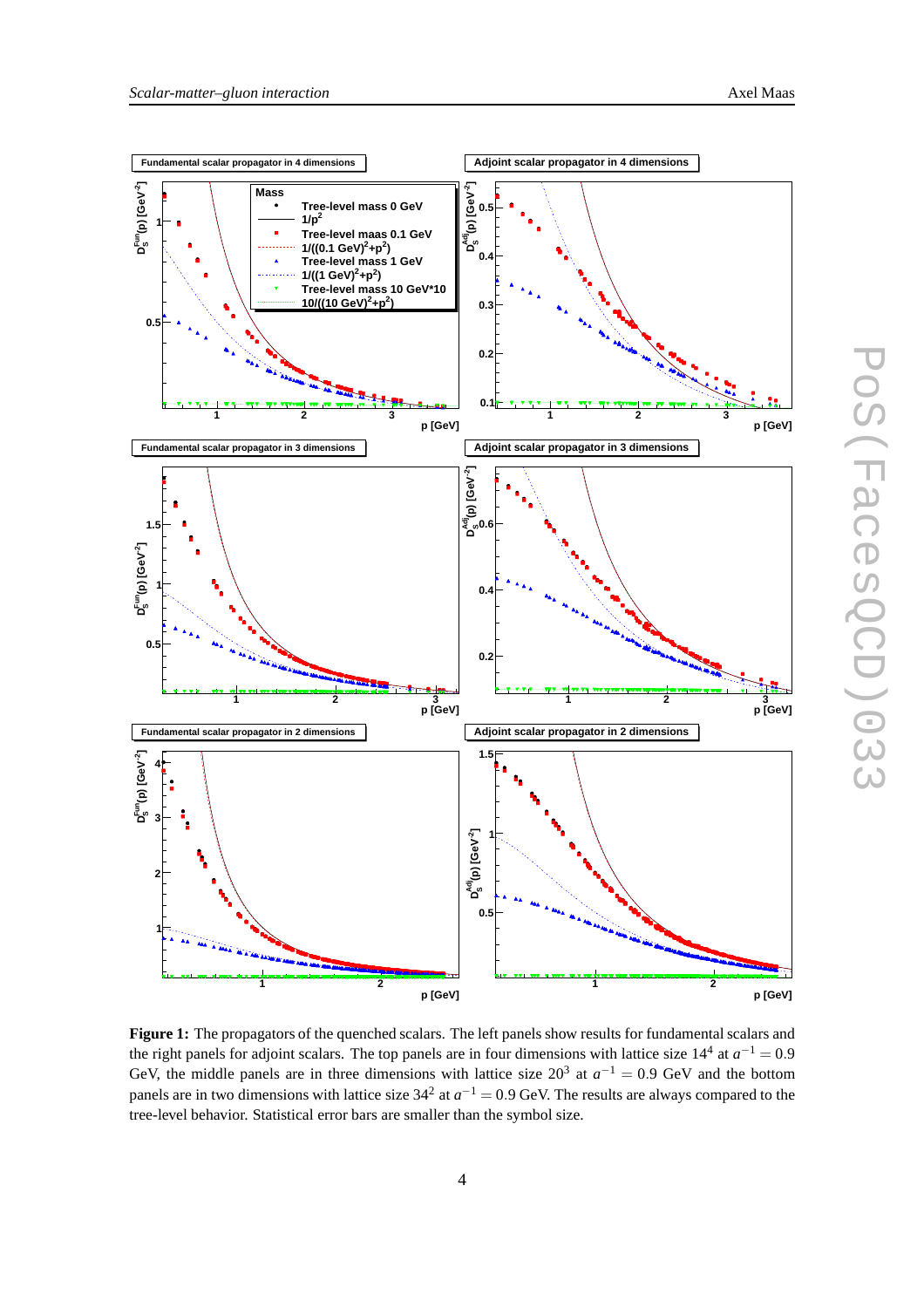# **3. Quenched scalars**

# **3.1 Propagators**

The propagators for the four different masses for both representations and in two, three, and four dimensions are shown in figure 1. Note that the color-averaged propagators are shown. The off-diagonal propagators are zero within errors [21], as is expected from the color structure of the corresponding Dyson-Schwinger equations [34, 35].

Immediately a number of interesting observations can be made. First, the lower the dimension, the more tree-level-like are the results. Secondly, at large momenta the adjoint propagator deviates stronger from the tree-level one than the fundamental one. This effect increases with the dimensionality. The origin of this effect may largely be due to perturbative effects. Especially the increase with dimensionality may be due to renormalization effects.

However, the deviations at large momenta are by far not as dramatic as the deviations at small momenta. The latter increase with decreasing tree-level mass. This is naively expected as for larger tree-level mass a particle should be less sensitive to infrared effects, and should decouple, at least perturbatively [36]. Given that even the largest volume still has a lowest momentum of more than 100 MeV, it is then consequently also not too surprising that the results for tree-level mass zero and 100 MeV do not differ significantly, which is already seen from the tree-level case.

The most interesting result is, however, that the propagators show an additional screening effect compared to tree-level, i. e. their screening mass  $D(0)^{-1/2}$  appears to be larger than their renormalized mass. Of course, larger volumes and a more reliable extrapolation to zero momentum are needed to confirm this. In particular whether a non-zero screening mass exists for zero treelevel mass remains to be seen. Assuming that the current results faithfully extrapolate to zero momentum, it is a very interesting observation that the screening mass depends significantly on the bare mass. E. g., in the adjoint case for two dimensions the screening mass for 100 MeV tree-level mass could be as large as 800 MeV, while it is only as small as 1300 MeV for 1000 MeV tree-level mass. This is not observed for quarks [1]. Furthermore, the screening mass in the adjoint case seems to be larger than in the fundamental case, e. g., 1.1 vs. 1.3 GeV in two dimensions for 1 GeV tree-level mass. This, on the other hand, is also observed in the comparison of adjoint and fundamental quarks [6].

However, it should be kept in mind that in contrast to fermions there is no distinction between a mass function and a wave-function, just as for gluons. Therefore, the screening mass contains admixtures from both the wave-function renormalization and the mass-renormalization, and should even less than in the case for fermions be put into a connection with a possibly existing pole mass. Nonetheless, the screening mass, defined in the above way, is still a measure of how much long-distance modes are screened, when taken as a ratio with other quantities such that any renormalization-group dependency cancels. Here it is mainly an indication of how much the behavior of the propagator deviates from the tree-level behavior, which is imposed at the renormalization point, and thus the relevant comparison is made between the propagator at the renormalization point and zero momentum.

Summarizing, the quenched scalar propagator shows a significant departure from tree-level, and it appears that scalars are screened. However, a careful analysis of finite-volume and cutoff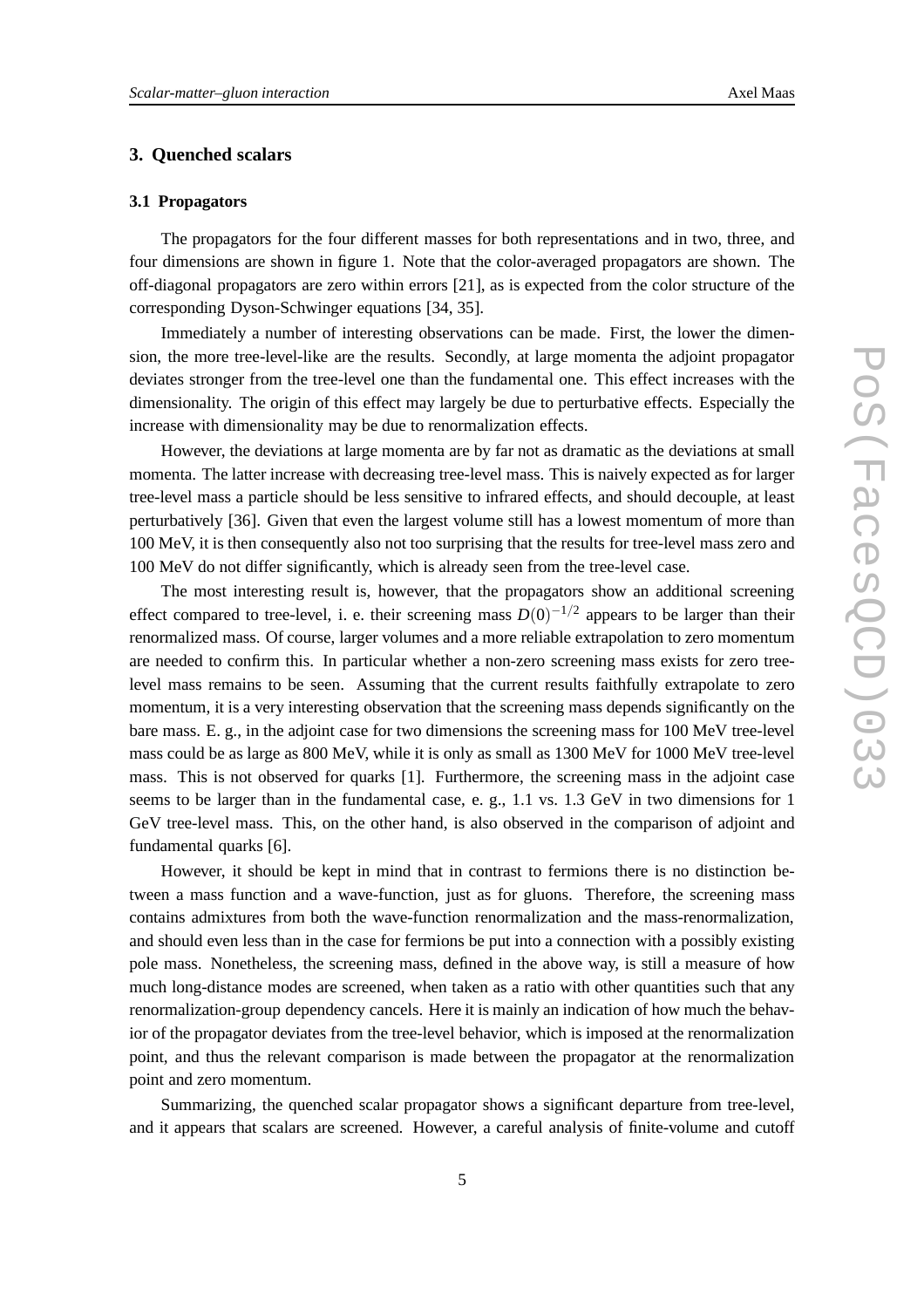effects will be necessary for any conclusive results on the continuum and infinite-volume limit [21].

#### **3.2 Three-point vertices**

The results for the two-scalar-gluon vertex for the momentum configuration  $pq = 0$  are shown in figure 2. The results for the symmetric case  $p^2 = q^2 = (p+q)^2$  do not show a strongly different behavior for the current lattice settings [21].

Investigating the vertex, it shows a behavior very close to tree-level, even closer than the ghostgluon vertex [33, 37]. If at all, there is only a slight suppression for small scalar momenta, though this effect is partly influenced by cutoff effects [21]. This effect is stronger for the adjoint case than for the fundamental case, and there also appears to be some dependency on the dimensionality, but the latter is rather weak. Furthermore, there is almost no dependency on the gluon momentum. In particular, there is no sign of possible collinear singularities [8], which is not unexpected [38]. However, this statement should be taken with great care, as the lowest accessible momenta are still very large, and strictly speaking the current gauge is not expected [24] to show the behavior obtained in [8].

This is a rather disappointing result, given that one could have hoped that infrared divergencies in the two-scalar-gluon vertex may be relevant for the Wilson-line behavior, or that at least the distinction of fundamental and adjoint matter should be imprinted clearly on this vertex. On the other hand, such a slight deviation from tree-level is of course very useful for the design of truncations as used in functional methods [16].

#### **4. Comparison to unquenched scalars**

In summary, in the quenched case there are significant deviations from the tree-level behavior for the propagators, and a mild deviation for the two-scalar-gluon vertex from the tree-level vertex. To fully investigate scalar matter, unquenching is necessary. With dynamical scalar matter, no qualitative difference exists anymore for the Wilson line between fundamental and adjoint matter, and string breaking occurs in both cases by means of screening through bound-state formation. In the case of fundamental quarks this change leaves only a minor imprint on the Yang-Mills sector and the quark sector, at least for the propagators [1, 4].

Currently, calculation exist for the unquenched case for the fundamental propagator in four dimensions [10] and the adjoint propagator in three dimensions [18]. It is of course very complicated to assess the correct translation of the corresponding scale, or even set to the corresponding scale in the first place [10]. Therefore, at best a qualitative comparison can be made, using here a bare mass of 1.5 GeV in four dimensions [10] and 100 MeV in three dimensions. This is shown in figure 3. In both cases the comparison is done in what is usually called the confinement phase, though this name has to be taken with care [11], in particular for the fundamental case. The change in the Higgs phase does not appear to be too large for the scalar propagator [10], though the influence on the Yang-Mills sector is substantial [10] and has to be investigated further.

Returning to the comparison in figure 3, it is visible that, as far as this crude comparison can be taken, there is no significant qualitative difference between the quenched and unquenched case, though the involved scales may be significantly different. This confirms the picture from the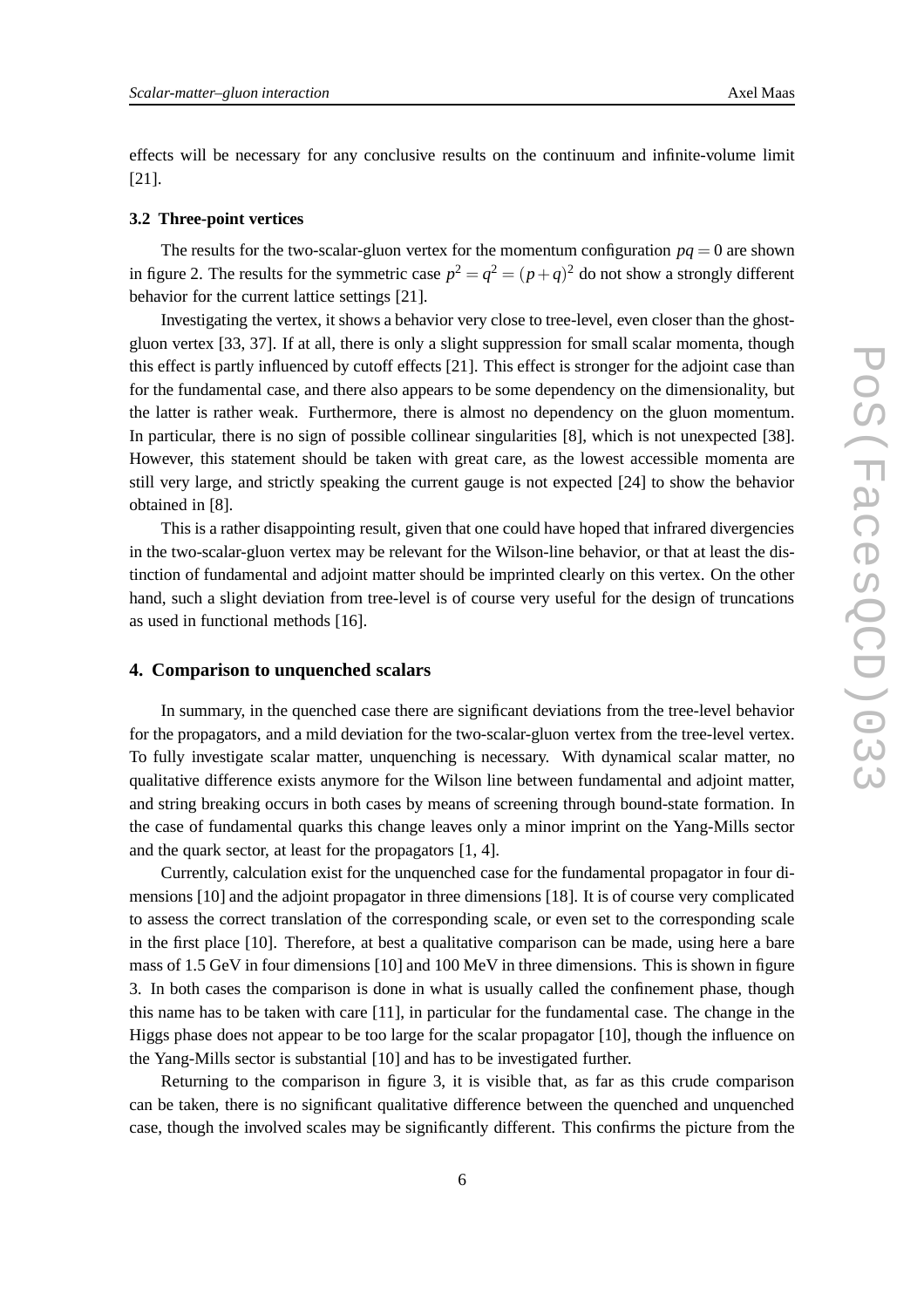

**Figure 2:** The single transverse tensor structure of the two-scalar-gluon vertex for the momentum configuration  $pq = 0$ . The left panels show results for the fundamental scalar and the right panels for adjoint scalars. The top panels are in four dimensions with lattice size  $14^4$  at  $a^{-1} = 1.3$  GeV, the middle panels are in three dimensions with lattice size  $20^3$  at  $a^{-1} = 1.3$  GeV and the bottom panels are in two dimensions with lattice size  $26^2$  at  $a^{-1} = 1.3$  GeV. The results shown are for the case of 100 MeV tree-level mass. Heavier masses show a behavior closer to tree-level, while the zero tree-level mass case is almost indistinguishable for these lattice parameters [21].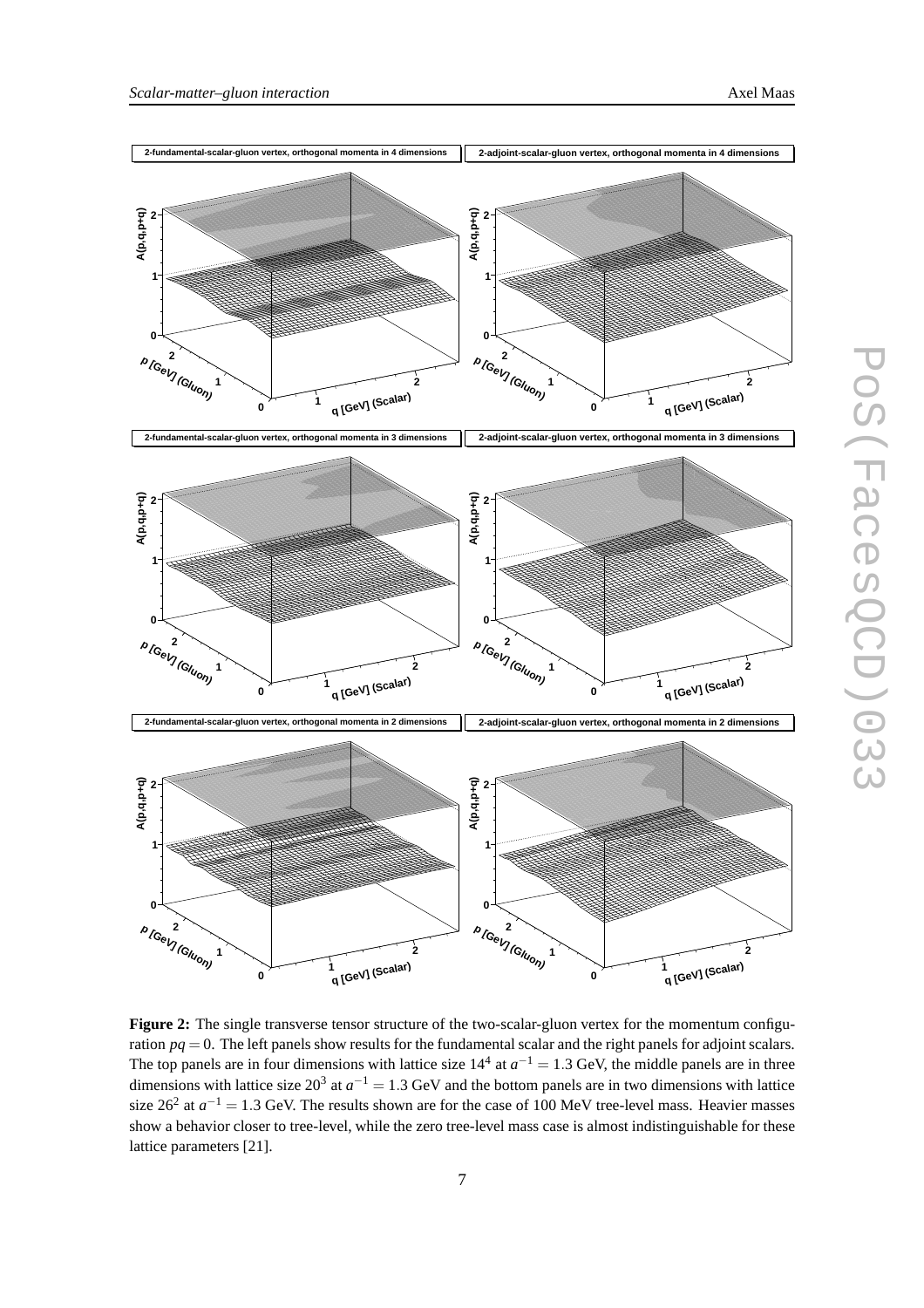

**Figure 3:** In the left panel the quenched and unquenched fundamental scalar propagator in four dimensions are compared, the unquenched results being from [10]. In the right panel the same is done for the adjoint scalar propagator in three dimensions with the unquenched results from [18].

fermion case that unquenching may have only rather small effects on the matter propagator, at least when the overall properties of the systems are similar enough to the quenched case, in particular concerning asymptotic freedom and the state of global symmetries. On the other hand that implies once more that it is unlikely that the propagators alone are sufficient to learn about the difference of fundamental and adjoint matter. Studying at least the three-point vertices will be an important next step.

#### **5. Summary**

Summarizing, it is possible and feasible to determine at least the propagators and three-point vertices for quenched scalar matter in the fundamental and adjoint representation. Furthermore, the results show, at least for the lattice settings studied, no obvious differences between both cases. If this were confirmed on larger volumes and finer cutoffs and eventually in the continuum and infinite-volume limit, this would imply that higher-order correlation functions may be necessary to understand the origin of the difference between adjoint and fundamental matter. However, even so innocent looking propagators as those shown here can have rather interesting analytical structures [16, 17], and thus a detailed analysis with improved lattice settings is an important step [21].

These investigations provide interesting starting points for calculations using functional methods [16]. If indeed there is no extreme behavior in the two-scalar-gluon vertex, this would lead to a very simple truncation for such calculations. Since the tensor structure of scalars is furthermore simple, this may be an important testbed to develop control over truncation artifacts and for the improvement of numerical methods.

### **References**

[1] C. S. Fischer, J. Phys. **G32**, R253 (2006), hep-ph/0605173.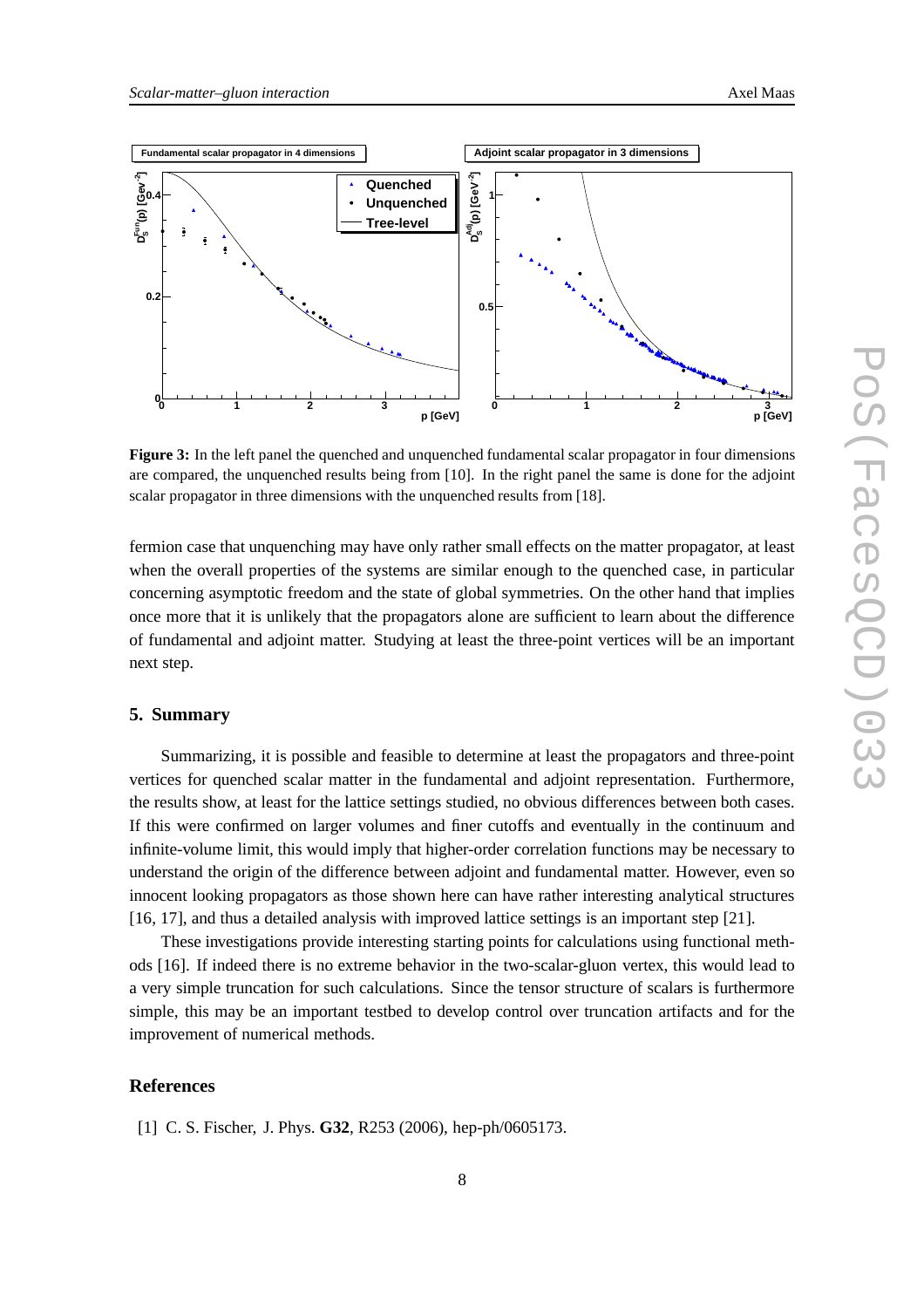- [2] A. Maas, (2010), 1011.5409.
- [3] R. Alkofer, C. S. Fischer, F. J. Llanes-Estrada, and K. Schwenzer, Annals Phys. **324**, 106 (2009), 0804.3042.
- [4] W. Kamleh, P. O. Bowman, D. B. Leinweber, A. G. Williams, and J. Zhang, Phys. Rev. **D76**, 094501 (2007), 0705.4129.
- [5] A. Kizilersu, D. B. Leinweber, J.-I. Skullerud, and A. G. Williams, Eur. Phys. J. **C50**, 871 (2007), hep-lat/0610078.
- [6] A. C. Aguilar and J. Papavassiliou, Phys. Rev. **D83**, 014013 (2011), 1010.5815.
- [7] D. Zwanziger, Phys. Rev. **D81**, 125027 (2010), 1003.1080.
- [8] L. Fister, R. Alkofer, and K. Schwenzer, Phys. Lett. **B688**, 237 (2010), 1003.1668.
- [9] R. Alkofer, L. Fister, A. Maas, and V. Macher, (2010), 1011.5831.
- [10] A. Maas, Eur. Phys. J. C in print (2010), 1007.0729.
- [11] W. Caudy and J. Greensite, Phys. Rev. **D78**, 025018 (2008), 0712.0999.
- [12] O. Philipsen and H. Wittig, Phys. Rev. Lett. **81**, 4056 (1998), hep-lat/9807020.
- [13] D. J. E. Callaway, Phys. Rept. **167**, 241 (1988).
- [14] J. Greensite, Prog. Part. Nucl. Phys. **51**, 1 (2003), hep-lat/0301023.
- [15] R. Alkofer, W. Detmold, C. S. Fischer, and P. Maris, Phys. Rev. **D70**, 014014 (2004), hepph/0309077.
- [16] A. Maas, J. Wambach, B. Grüter, and R. Alkofer, Eur. Phys. J. **C37**, 335 (2004), hepph/0408074.
- [17] A. Maas, *The high-temperature phase of Yang-Mills theory in Landau gauge*, PhD thesis, Darmstadt University of Technology, 2004, hep-ph/0501150.
- [18] A. Cucchieri, F. Karsch, and P. Petreczky, Phys. Rev. **D64**, 036001 (2001), hep-lat/0103009.
- [19] C. Gattringer and C. B. Lang, *Quantum chromodynamics on the lattice* (Lect. Notes Phys., 2010).
- [20] A. Cucchieri, A. Maas, and T. Mendes, Phys. Rev. **D74**, 014503 (2006), hep-lat/0605011.
- [21] A. Maas, unpublished.
- [22] A. Cucchieri, T. Mendes, and A. Mihara, JHEP **12**, 012 (2004), hep-lat/0408034.
- [23] C. S. Fischer, A. Maas, and J. M. Pawlowski, Annals Phys. **324**, 2408 (2009), 0810.1987.
- [24] A. Maas, Phys. Lett. **B689**, 107 (2010), 0907.5185.